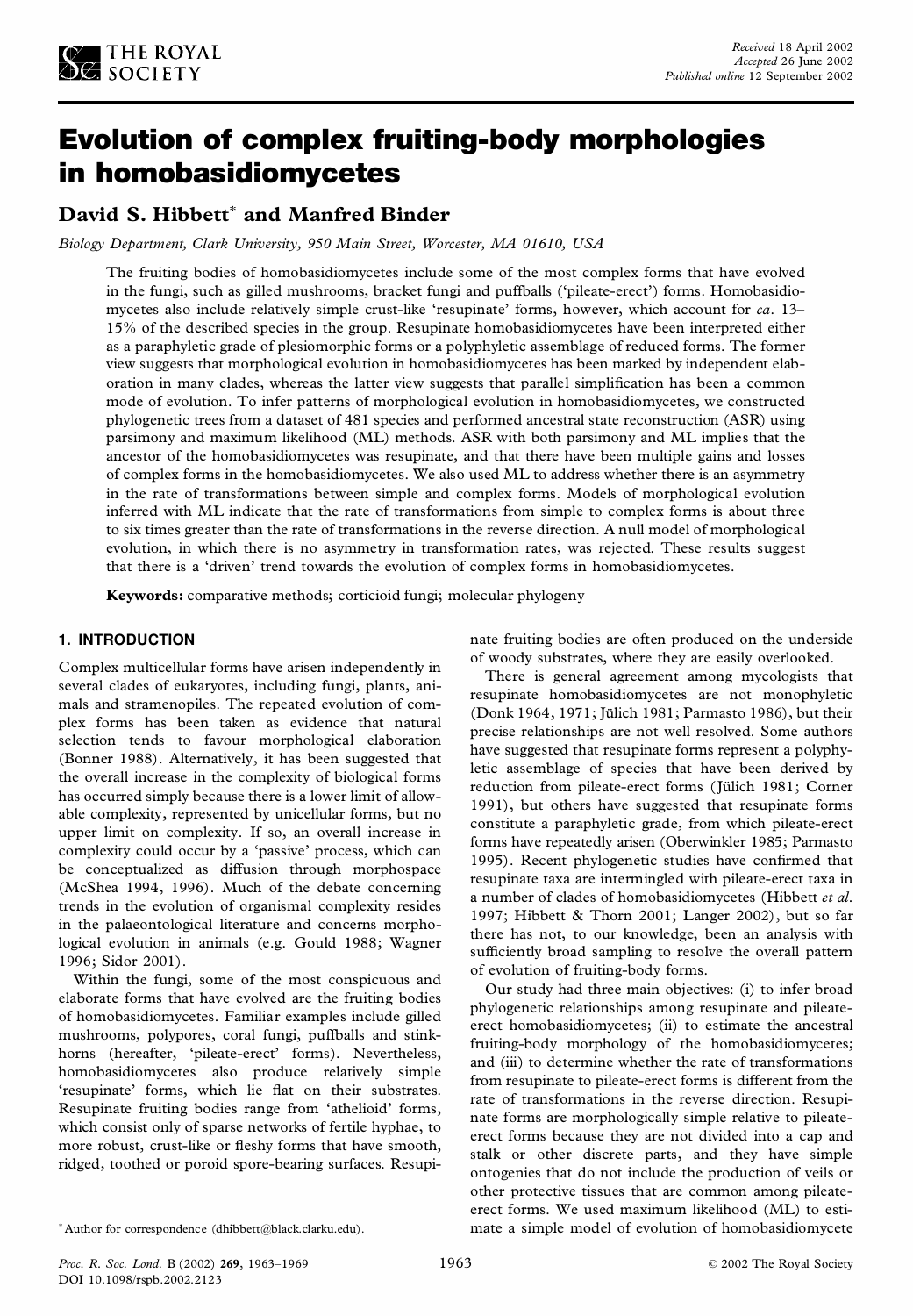

Figure 1. Phylogenetic relationships of homobasidiomycetes inferred with EP analysis. Tree 1/10 000. Branch shading indicates ASR with parsimony: red, resupinate; black, pileate-erect; green, uncertain. Nodes that collapse in the strict consensus tree are marked with asterisks. Resupinate taxa that were deleted from the 'pruned' trees are indicated by a hash sign. Bracketed groups are discussed in the text.

fruiting-body forms, in which there are two character states (resupinate and pileate-erect) and two parameters that specify the rates of forward and backward transform ations between the states (Pagel 1997). If the values of these parameters could be shown to be significantly different, then this would indicate the existence of a 'driven' trend in the evolution of complex forms in fungi.

# **2. METHODS**

# (**a**) *Taxon sampling and sequence data*

We assembled a dataset that contains 464 species of homo basidiomycetes and 17 species of 'jelly fungi' (heterobasidiomycetes *pro parte*), including six species of Auriculariales, 10 species of Dacrymycetales and one species of Tremellales,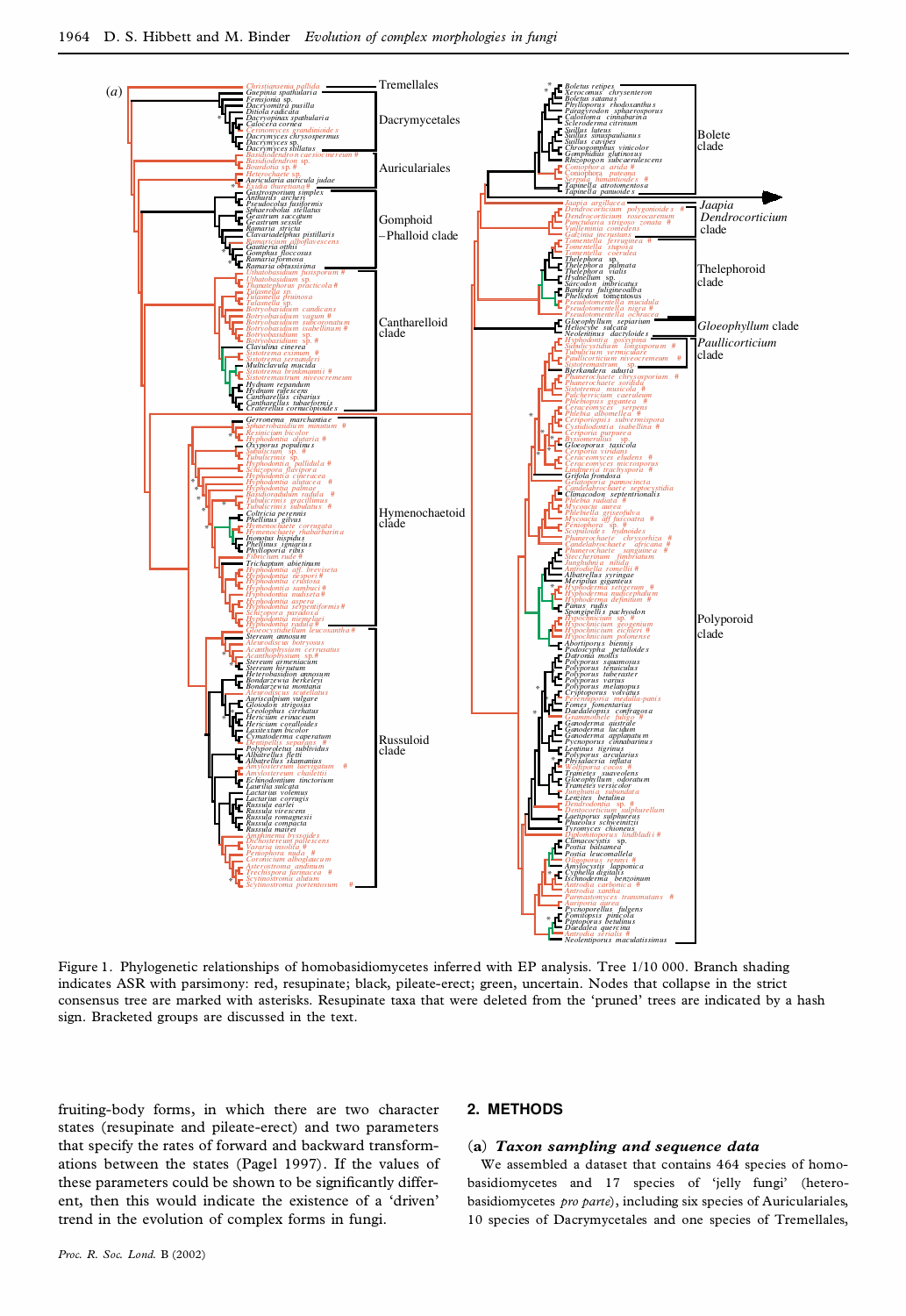

Figure 1. (*Continued*.)

*Christiansenia pallida*, which was used for rooting purposes. The jelly fungi plus homobasidiomycetes make up a monophyletic group that has been termed the Hymenomycetes (Swann & Taylor 1995). Homobasidiomycetes include 96% of the species in our dataset, which is comparable with the proportion of described species of homobasidiomycetes in the Hymenomy cetes (98%) (Hawksworth *et al.* 1995).

The homobasidiomycetes include about 13 500 described species (Hawksworth *et al.* 1995), which are distributed across at least eight major clades (Hibbett & Thorn 2001). Our dataset includes less than 4% of the described species of homobasidio mycetes. Nevertheless, all of the major clades of homobasidio mycetes are represented, in proportions that are comparable with the estimated proportions of described species in each clade (table 1). Parmasto (1997) recognized 1733 described species of corticioid homobasidiomycetes, which include the majority of resupinate forms. Based on Parmasto's figures, we estimate that *ca*. 13–15% of described species of homobasidiomycetes are resupinate. Our dataset includes 144 resupinate species (27%), which means that these forms may be over-represented.

Taxa in our dataset are represented by one to four molecular regions, including nuclear and mitochondrial small- and largesubunit ribosomal DNA (rDNA) regions. The nuclear small subunit rDNA is a nearly full-length sequence (1.8 kb), whereas the other regions are represented by partial sequences that have been described elsewhere (White *et al.* 1990; Bruns & Szaro 1992; Moncalvo *et al.* 2000). One hundered and seventeen species are represented by all four regions, 78 species are represented by three regions and 12 species have two regions. All species in the dataset have the nuclear large-subunit (nuc-lsu) rDNA region (*ca*. 1.0 kb). Sequences were obtained in our laboratory using established protocols, or were downloaded from GenBank [\(http://www.ncbi.nih.gov/genbank/\).](http://www.ncbi.nih.gov/genbank/) The studies of Moncalvo *et al.* (2000) and Langer (2002) provided 174 (36%) of the nuclsu rDNA sequences. One hundred and fifty seven new sequences were generated in this study and have been deposited in GenBank (accession numbers AF518568–AF518724). A complete list of species and GenBank numbers of all sequences analysed are available on request from D.S.H.

## (**b**) *Phylogenetic analyses*

Sequences were aligned by eye in MACCLADE v. 4.0 (Maddison & Maddison 2000) or  $P_{AUP}^*$  v. 4.0 (Swofford 2001) and regions that were deemed too divergent to align were excluded from analysis. The data matrix is available on request from  $D.S.H.$  Phylogenetic analyses in  $P_AUP^*$  used equallyweighted parsimony (EP) or differentially weighted parsimony (WP). The latter used a step-matrix of transformation costs that were estimated with ML (HKY85 model of evolution, with empirical base frequencies, transition–transversion bias 2, four rate classes modelled on discrete gamma distribution, shape parameter  $\alpha = 0.5$ ) on a tree derived from EP analysis. Transformation probabilities were scaled to approximate integer values and adjusted in  $P_{AUP}^*$  to avoid violation of the triangle inequality. Transformation costs in WP were as follows: A–  $G = 4$ , A–C = 10, A–T = 8, C–G = 12, C–T = 2, T–G = 10.

EP analysis used a two-step search protocol. The first step used 1000 heuristic searches with random taxon addition sequences and tree bisection and reconnection (TBR) branch swapping, keeping two trees per replicate. The second step used the shortest trees found in the first step as starting trees for TBR branch swapping, with MaxTrees set to 10 000. The WP analysis used the same protocol, except that only 100 searches were done in the first step and MAxTREES was set to 1000 in the second step.

In addition to the unconstrained analyses described above, we performed three constrained EP analyses to explore alternative topologies suggested by a previous phylogenetic study (Binder & Hibbett 2002). The study from which the constraint topologies were drawn included 93 species that are a subset of the 481 species in the present analysis and that were represented by all four of the rDNA regions used in the present study (i.e. there were no missing data). Trees derived from EP and ML analyses of the 93-species dataset were loaded as backbone constraint trees (trees used as constraints 1–3 are shown in Binder & Hibbett (2002), figs 1, 3 and 5, respectively) and analyses were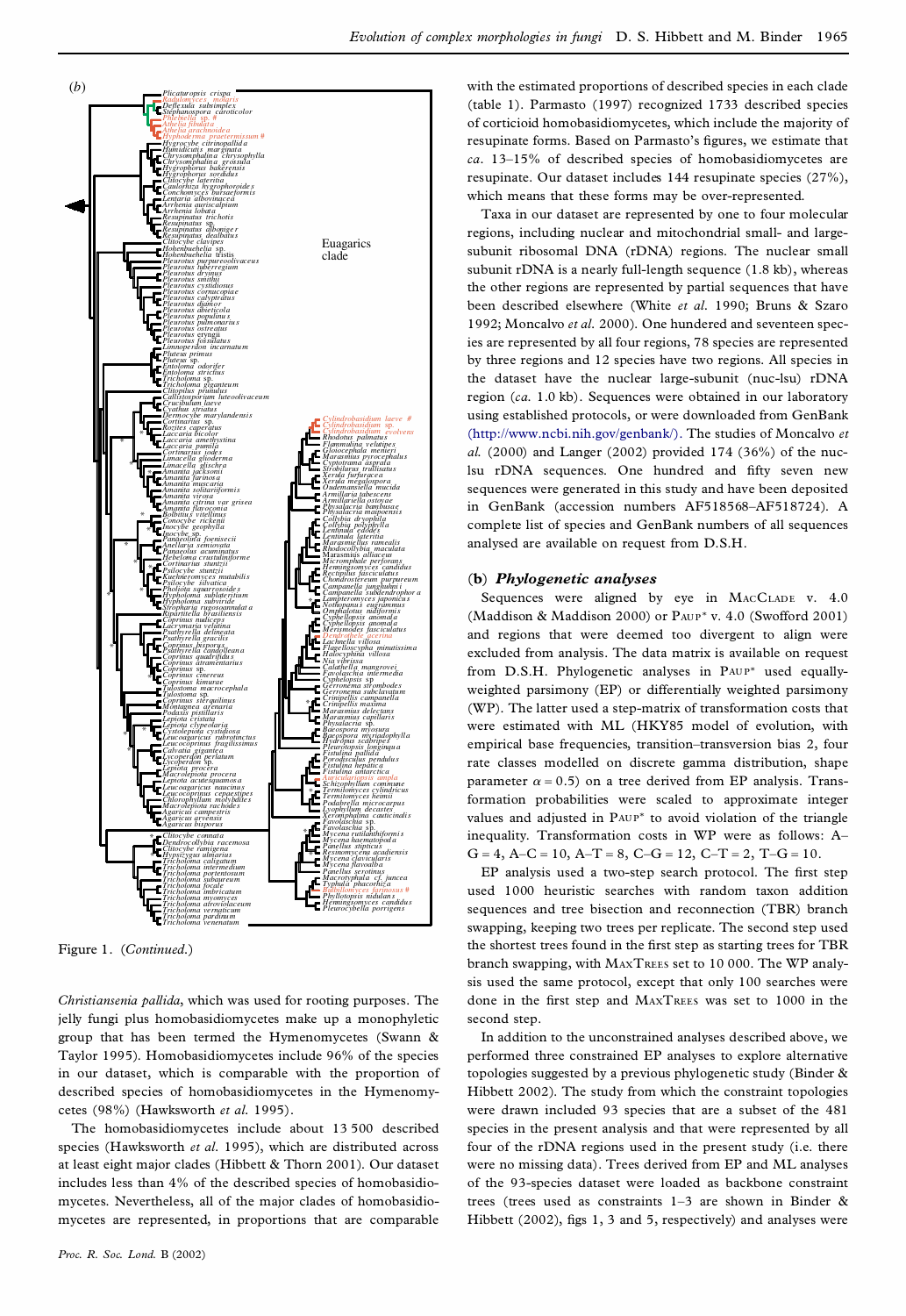#### Table 1. Taxa sampled.

| clade                   | number of species sampled | estimated number of described species in clade <sup>a</sup> |  |  |  |
|-------------------------|---------------------------|-------------------------------------------------------------|--|--|--|
| homobasidiomycetes      | 464                       | 13 497                                                      |  |  |  |
| Bolete clade            | 18(4%)                    | 840 (6%)                                                    |  |  |  |
| Cantharelloid clade     | 23(5%)                    | 170 (1%)                                                    |  |  |  |
| Euagarics clade         | $214(46\%)$               | 8425 (62%)                                                  |  |  |  |
| Gomphoid-Phalloid clade | 13(3%)                    | 350 (3%)                                                    |  |  |  |
| Hymenochaetoid clade    | 34 (7%)                   | 630(5%)                                                     |  |  |  |
| Polyporoid clade        | 98 (21%)                  | 1350 (10%)                                                  |  |  |  |
| Russuloid clade         | 42 $(9\%)$                | 1000(7%)                                                    |  |  |  |
| Thelephoroid clade      | 13(3%)                    | $240(2\%)$                                                  |  |  |  |
| other minor clades      | $9(2\%)$                  |                                                             |  |  |  |

<sup>a</sup> Estimated numbers of species in each group based on figures from Hawksworth *et al.* (1995) and Hibbett & Thorn (2001).

performed using the same settings as in the unconstrained EP analyses.

# (**c**) *Analyses of character evolution*

We scored fruiting-body morphology as resupinate (0) or pileate-erect (1) (effused-reflexed taxa, which have both resupinate and pileate parts of the fruiting body, were scored as pileate-erect) and performed ancestral state reconstruction (ASR) using EP optimization in MacClade, on all of the EP, WP and constrained EP trees. We also inferred the ancestral fruiting-body morphology of the homobasidiomycetes with ML, using the 'local' method of Pagel (1999), which was implemented in DISCRETE. To run the ML tests of ancestral states, we fixed the ancestral node of the homobasidiomycetes as resupinate and obtained the likelihood of the data; next, we fixed the ancestral node as pileate-erect and obtained the likelihood again. Following Pagel (1999) and others (Mooers & Schluter 1999), we used a difference of two units of log likeli hood as the criterion for 'strong' support of one ancestral state over another. We performed ML tests of ancestral states using nine different trees that varied in topology, branch-length esti mates and sampling regimes, including (i) one tree each from the EP, WP and constrained EP analyses, with branch lengths estimated with ML from the nuc-lsu rDNA only (which is shared by all species); (ii) 'punctuational' versions of the unconstrained EP and WP trees, in which all branch lengths were set to have the same value; and (iii) 'pruned' versions of the unconstrained EP and WP trees, in which the number of resupinate taxa was reduced by half, with the deletions spread across the tree (with ML branch lengths). The pruned trees include 72 (17%) resupinate species, which may be a more representative sample than that in the unpruned trees (Hawksworth *et al.* 1995; Parmasto 1997).

To test whether the rate of transformations from resupinate to pileate-erect forms is significantly different from the rate of transformations in the reverse direction (these transformations are hereafter called gains and losses, and their rate parameters are called  $\alpha$  and  $\beta$ , respectively), we used ML analysis in D<sub>15</sub>-CRETE, with the same nine trees as were used in ML tests of ancestral states. To run the test, we first estimated  $\alpha$  and  $\beta$  without restriction on their values and obtained the likelihood; next, we restricted the values of  $\alpha$  and  $\beta$  to be equal and repeated the analysis. The test statistic is equal to twice the difference in log likelihoods and is  $\chi^2$ -distributed with one degree of freedom to (Pagel 1997, 1999).

#### **3. RESULTS**

The dataset has 3977 bp of aligned sequence, of which 177 bp were too divergent to be included in our analyses. There are 2262 variable positions and 1605 parsimonyinformative positions. The EP and WP analyses each reco vered 10 000 trees (EP: 23 536 steps, consistency index  $(CI) = 0.174$ , retention index  $(RI) = 0.584$ ; WP: 125 982 steps,  $CI = 0.175$ ,  $RI = 0.592$ ). The constrained EP analyses recovered trees that are 69–75 steps longer than the unconstrained trees  $(23\,605-23\,611$  steps,  $CI = 0.173$ ,  $RI = 0.583$ ). Despite the large number of equally parsimonious trees, the strict consensus trees in each analysis are highly resolved (only the EP tree is shown in detail; figure  $1$ ).

The five phylogenetic analyses that we performed indicate different patterns of higher-order relationships among the major clades of homobasidiomycetes (figure 2). Nevertheless, the eight major clades of homobasidio mycetes recognized by Hibbett & Thorn (2001) were resolved in all trees, as well as several independent minor clades, including the *Gloeophyllum* clade (three species), *Dendrocorticium* clade ( ve species) and *Jaapia argillacea* (figures  $1$  and  $2$ ). A clade of five species including *Paullicorticium niveocremeum* (the *Paullicorticium* clade) jumped between the Polyporoid clade (EP, constrained EP analysis 2), Russuloid clade (WP) and positions close to the Auriculariales (constrained EP analyses 1 and 3), but the composition of major clades in the homobasidio mycetes was otherwise stable across the different analyses (figure 2). Resupinate forms occur in each of the eight major clades of homobasidiomycetes, as well as the *Dendrocorticium* clade, *Jaapia argillacea*, and the *Paullicorticium* clade (figure 1).

Parsimony-based ASRs on the EP, WP and constrained EP trees indicate that there have been 50–54 transform ations between resupinate and pileate-erect forms (figure 1; table 2). On average, the ASRs on the EP trees indicate a slight preponderance of gains relative to losses (29.3 gains versus 24.7 losses), but WP trees indicate a roughly equal number of gains and losses, and constrained EP trees indicate a preponderance of losses (table 2).

We examined parsimony-based ASRs in detail on one tree each from the EP, WP and constrained EP analyses. The various topologies imply different patterns of changes,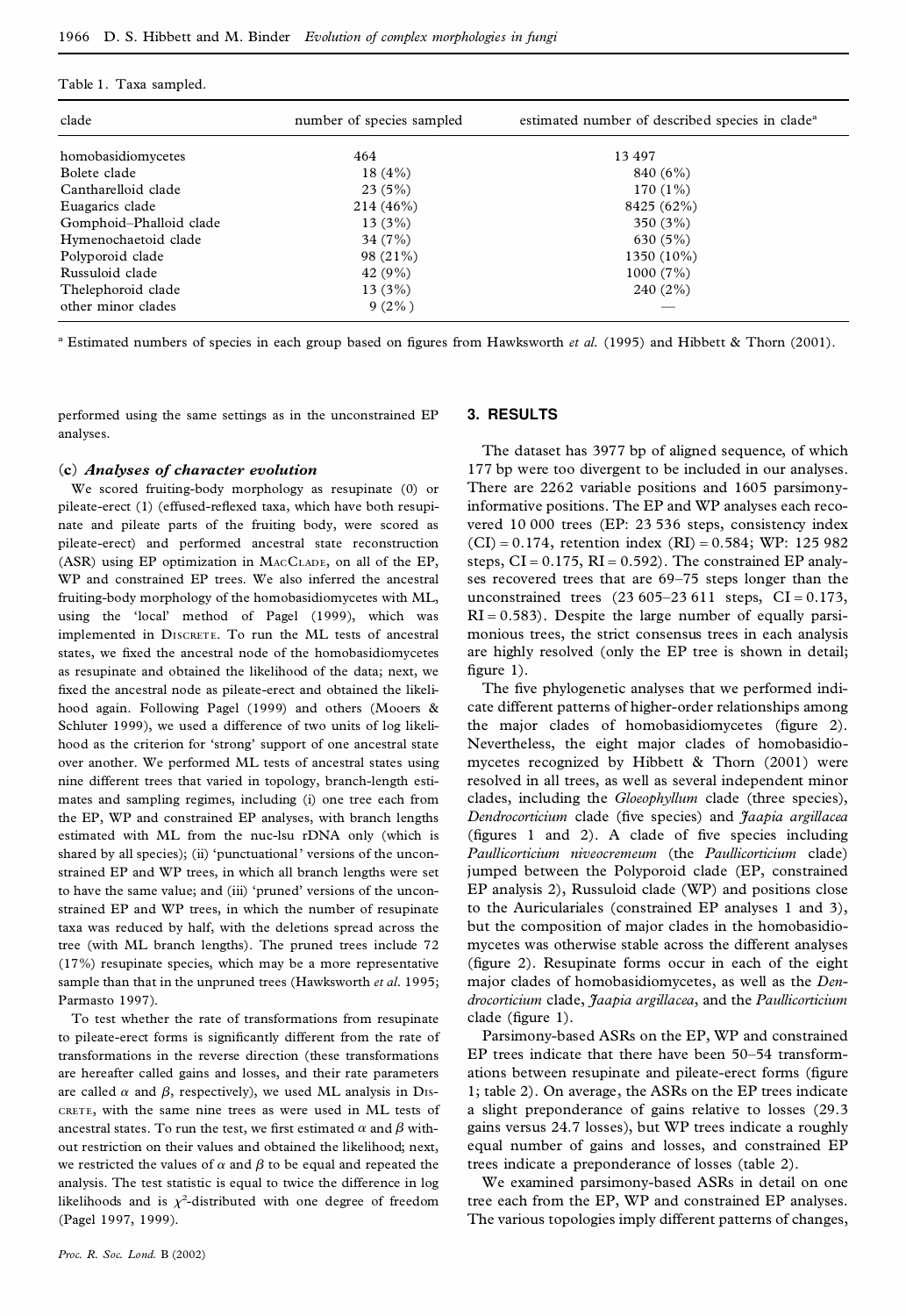

Figure 2. Higher-level relationships of homobasidiomycetes inferred with (*a*) EP, (*b*) WP and (*c*–*e*) constrained EP analyses ((*c*) constrained analysis 1; (*d*) constrained analysis 2; (*e*) constrained analysis 3). The ancestor of the homobasidiomycetes is indicated with an arrowhead. Ancestral states at nodes inferred with parsimony on one tree from each analysis are indicated by shaded circles: white, resupinate; black, pileate-erect; grey, uncertain. Labelled terminal groups are the same as in gure 1; asterisks denote nodes that collapse in the strict consensus tree.

Table 2. Numbers of transformations in fruiting-body form (0, resupinate; 1, pileate-erect) estimated with parsimony.

| analysis                  | total steps | number of gains $(0 \rightarrow 1)$<br>minimum-maximum (average) | Number of losses $(1 \rightarrow 0)$<br>minimum-maximum (average) |  |
|---------------------------|-------------|------------------------------------------------------------------|-------------------------------------------------------------------|--|
| EP                        | 54          | $16 - 37(29.3)$                                                  | $17 - 38(24.7)$                                                   |  |
| <b>WP</b>                 | $50 - 51$   | $20 - 30(25.0)$                                                  | $20 - 31(25.8)$                                                   |  |
| EP constrained analysis 1 | $50 - 51$   | $15 - 24(19.4)$                                                  | $27 - 36(31.6)$                                                   |  |
| EP constrained analysis 2 | 53          | $19 - 24(20.9)$                                                  | $29 - 34(32.1)$                                                   |  |
| EP constrained analysis 3 | $53 - 54$   | $11-37(25.7)$                                                    | $17 - 43(28.2)$                                                   |  |

as optimized using parsimony (figure 2). For example, the ancestral state of the polyporoid clade is resolved as resupinate in the EP and WP trees, but it is resolved as pileate-erect in constrained EP analyses 1 and 2 and it is equivocal in constrained EP analysis 3 (figure 2). Nevertheless, in all the trees that we examined, the optimal ASR indicates that the ancestor of the homobasidiomycetes was resupinate (figure 2). Maximum likelihood analyses of ancestral states also indicate that the ancestor of the homobasidiomycetes was resupinate  $(\Delta$ log $L > 2$  in all nine trees).

ML analyses indicate that the rate of transformations from resupinate forms to pileate-erect forms is greater than the rate of transformations in the reverse direction. In the trees with all 481 species included (seven trees tested), the unrestricted value of  $\alpha$  is about three to four times greater than that of  $\beta$  (table 3). In the pruned trees, the asymmetry is even more pronounced, with  $\alpha$  being about five to six times greater than  $\beta$  (table 3). In all trees, the restricted model, in which  $\alpha$  and  $\beta$  are forced to take the same value, is significantly less likely than the unconstrained model ( $p < 0.001$ ; table 3).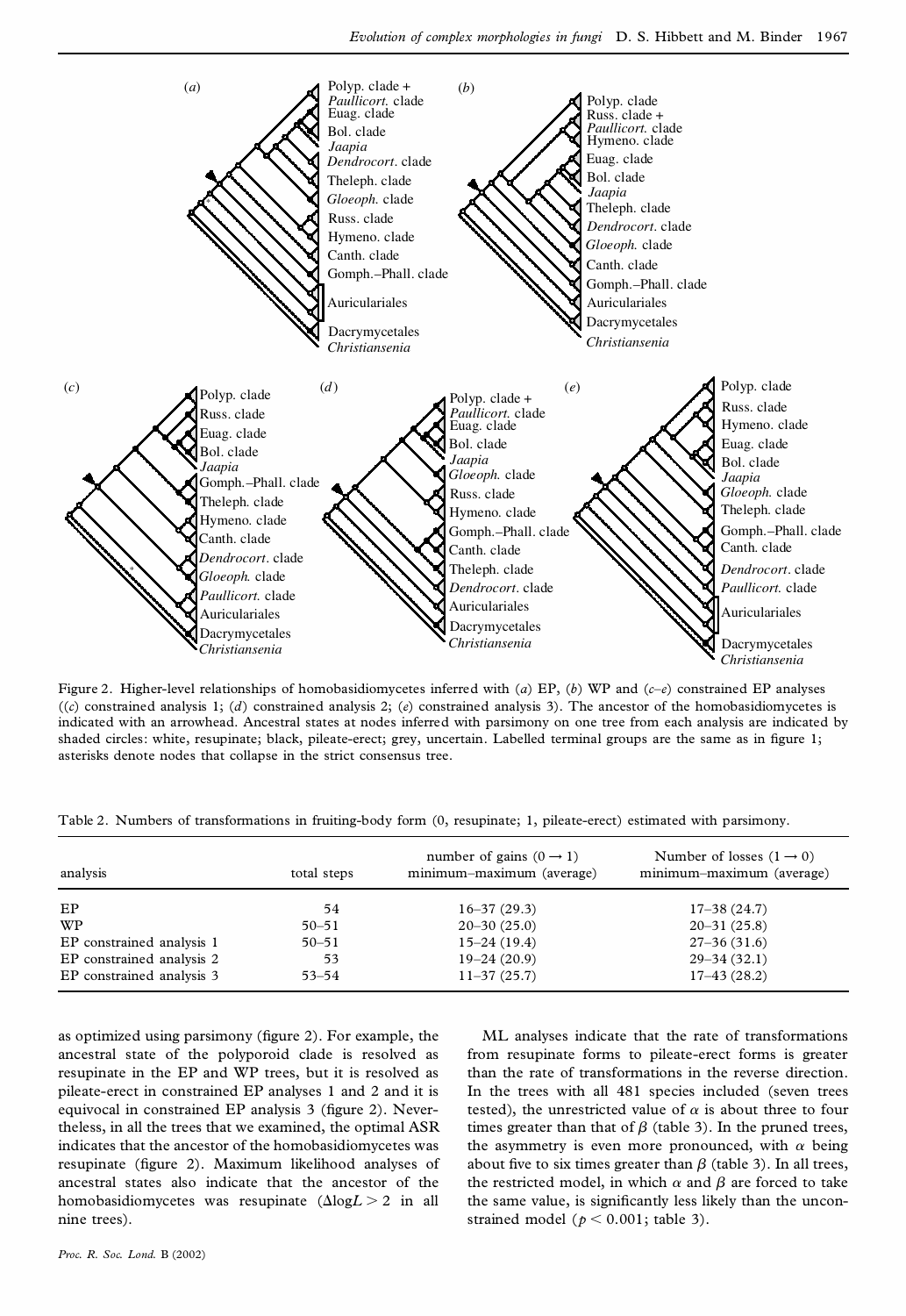|                  | unrestricted ( $\alpha \neq \beta$ ) |                             |           | restricted ( $\alpha = \beta$ ) |                             |           |                     |
|------------------|--------------------------------------|-----------------------------|-----------|---------------------------------|-----------------------------|-----------|---------------------|
| analysis         | $\alpha$ (0 $\rightarrow$ 1)         | $\beta$ (1 $\rightarrow$ 0) | $-\log L$ | $\alpha$ (0 $\rightarrow$ 1)    | $\beta$ (1 $\rightarrow$ 0) | $-\log L$ | $2\Delta$ log $L^*$ |
| EP               | 4.385                                | 1.379                       | 405.013   | 2.392                           | 2.392                       | 414.590   | 19.154              |
| WP               | 4.063                                | 1.242                       | 397.893   | 2.142                           | 2.142                       | 407.738   | 19.690              |
| EP constrained   |                                      |                             |           |                                 |                             |           |                     |
| analysis 1       | 4.426                                | 1.428                       | 404.353   | 2.456                           | 2.456                       | 413.347   | 17.988              |
| EP constrained   |                                      |                             |           |                                 |                             |           |                     |
| analysis 2       | 4.296                                | 1.559                       | 410.438   | 2.450                           | 2.450                       | 418.114   | 15.352              |
| EP constrained   |                                      |                             |           |                                 |                             |           |                     |
| analysis 3       | 4.860                                | 1.326                       | 408.931   | 2.549                           | 2.549                       | 419.371   | 20.880              |
| EP punctuational |                                      |                             |           |                                 |                             |           |                     |
| analysis         | 28.772                               | 7.095                       | 379.925   | 13.911                          | 13.911                      | 390.344   | 20.838              |
| WP punctuational |                                      |                             |           |                                 |                             |           |                     |
| analysis         | 24.458                               | 6.945                       | 369.603   | 12.947                          | 12.947                      | 378.254   | 17.302              |
| EP pruned        | 6.898                                | 1.172                       | 326.292   | 2.406                           | 2.406                       | 339.504   | 26.424              |
| WP pruned        | 6.583                                | 1.019                       | 311.456   | 2.176                           | 2.176                       | 327.503   | 32.094              |

Table 3. ML tests of asymmetries in transformation rates.

 ${}^*\!p$  < 0.001.

#### **4. DISCUSSION**

Resupinate homobasidiomycetes have presented sig nificant taxonomic challenges because of their morphological simplicity. The first objective of our study was to determine the phylogenetic distribution of resupinate homobasidiomycetes. Our analyses resolve the placements of many resupinate forms, confirming that they are scattered throughout the homobasidiomycetes, as has been suggested (Donk 1964, 1971; Jülich 1981; Parmasto 1986, 1995; Corner 1991). The taxonomic implications of these analyses will be presented elsewhere (M. Binder and D. S. Hibbett, unpublished data).

The second objective of our study was to infer the ancestral morphology of the homobasidiomycetes. Ancestral state reconstruction has many potential sources of error, including error in phylogenetic reconstruction and biased or incomplete taxon sampling (Cunningham 1999; Mooers & Schluter 1999; Omland 1999; Ree & Donoghue 1999; Salisbury & Kim 2001). The ML method of ASR is also sensitive to error in branch-length estimates (Ree & Donoghue 1999). Conversely, it is a strength of the ML method that it is able to incorporate information about branch lengths into estimates of ancestral states. We explored the sensitivity of our results to each of these factors by performing ASR using different tree topologies, sampling regimes and branch lengths. On all the trees that we tested, parsimony and ML analyses both indicate that the ancestor of the homobasidiomycetes had a resupinate fruiting body. These results are partially consistent with the view that resupinate homobasidiomycetes make up a paraphyletic grade of plesiomorphic forms, as suggested by Parmasto (1995) and Oberwinkler (1985). Nevertheless, parsimony analysis also implies that there have been multiple reversals from pileate-erect forms to resupinate forms (table 2). The precise number of transformations and the states of many internal nodes according to parsi mony are, however, ambiguous (figure 2; table 2).

The final objective of our study was to address whether there is an asymmetry in the rate of transformations between resupinate and pileate-erect fruiting bodies in

*Proc. R. Soc. Lond.* B (2002)

homobasidiomycetes. The same sources of error that affect ASR also affect estimation of evolutionary models, but again our results were consistent across all of the trees that we tested. The optimal models of morphological evol ution indicate that the rate of transformations from resupi nate to pileate-erect forms exceeds the rate of transformations in the reverse direction by a factor of at least three (table 3). In other words, resupinate forms appear to be evolutionarily more labile than pileate-erect forms, which may explain why pileate-erect forms have come to predominate in homobasidiomycetes.

At a first glance, it might appear that there is a conflict between the results of the ML analyses, which indicate a significant trend towards evolution of pileate-erect forms, and those of parsimony analyses, which reveal no consist ent pattern of losses of resupinate forms outnumbering gains (tables 2 and 3). A major difference between these methods of analysis, however, is that under parsimony, a model of evolution in which the rates of losses and gains are equal is implicit, whereas under ML these parameters are estimated directly from the phylogeny and are allowed to vary. In this case, likelihood-ratio tests rejected models of evolution in which losses and gains have equal rates, indicating that ancestral state reconstructions based on equally weighted parsimony may not be reliable. One potential application of the ML analyses is to use the transformation rates inferred with ML to develop transformation costs (step-matrix values) for use in weighted parsimony analysis of fruiting-body morphology.

The analyses presented here employed a simple model of fruiting-body evolution, in which there are only two character states, and a uniform process of evolution is assumed to operate across the entire phylogeny. In future analyses, we will explore multi-state character codings, which may better reflect the diversity of fruiting-body forms, and we will test the assumption of process homo geneity, for example through analyses of character correlations (e.g. Hibbett & Donoghue 2001). Such analyses will involve models with many more parameters than the models used here, and may require larger, more densely